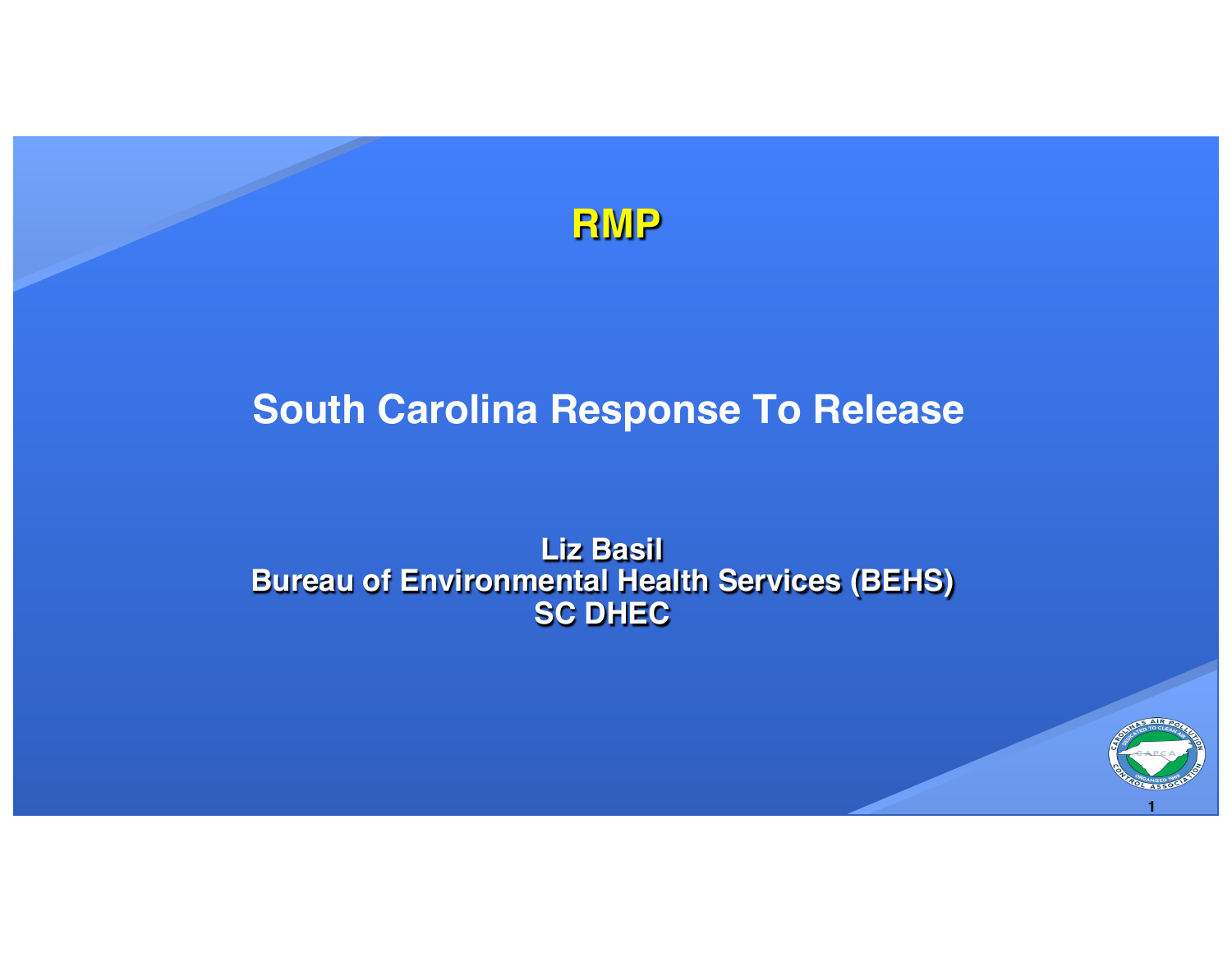**Risk Management Plan** • **SC Facility** –**SC R 61-62.68** –**Emergency plan** –**Report to National Response Center (EPCRA)** –**Conduct investigation no later than 48 hours after incident**

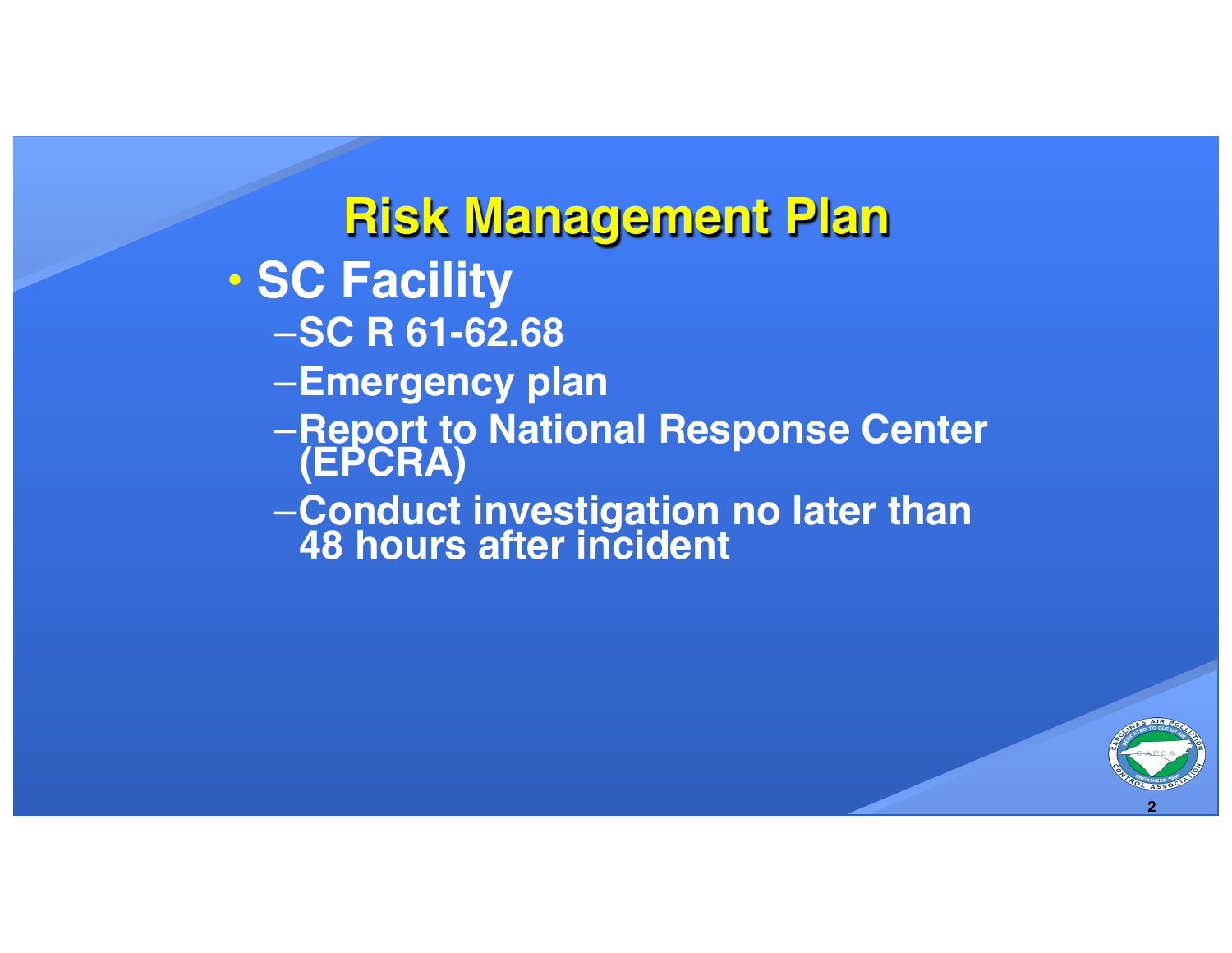#### **DHEC Emergency Response The Basics**

- **DHEC coordinates release incident response operations according to multiple SC laws and regulations**
- **Emergency Response Section is housed under the Bureau of Environmental Health Services**

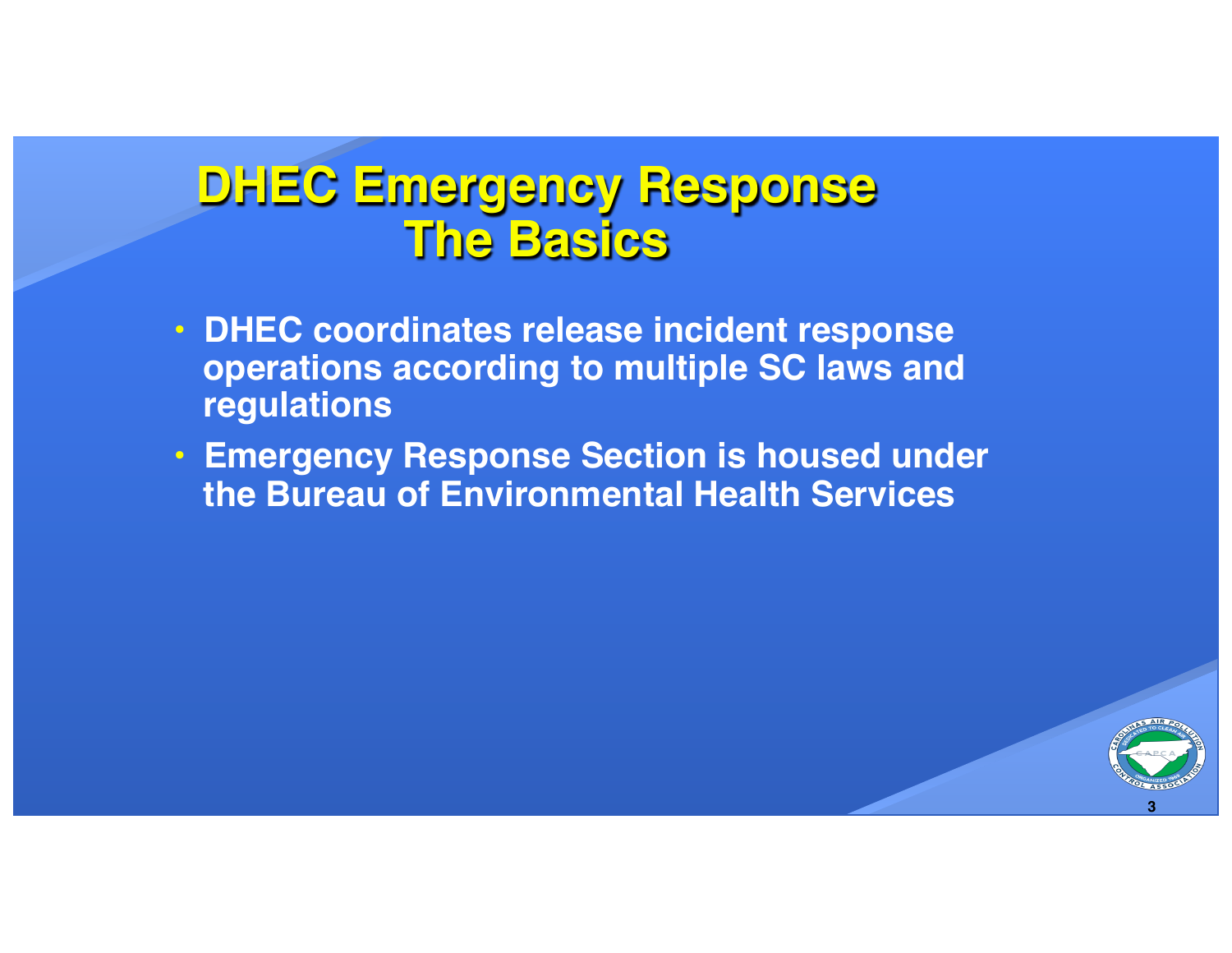#### **DHEC Emergency Response The Basics**

- **Release information is directed to one of the 13 Environmental Affairs Emergency Response Teams**
- **Region is deployed to respond**

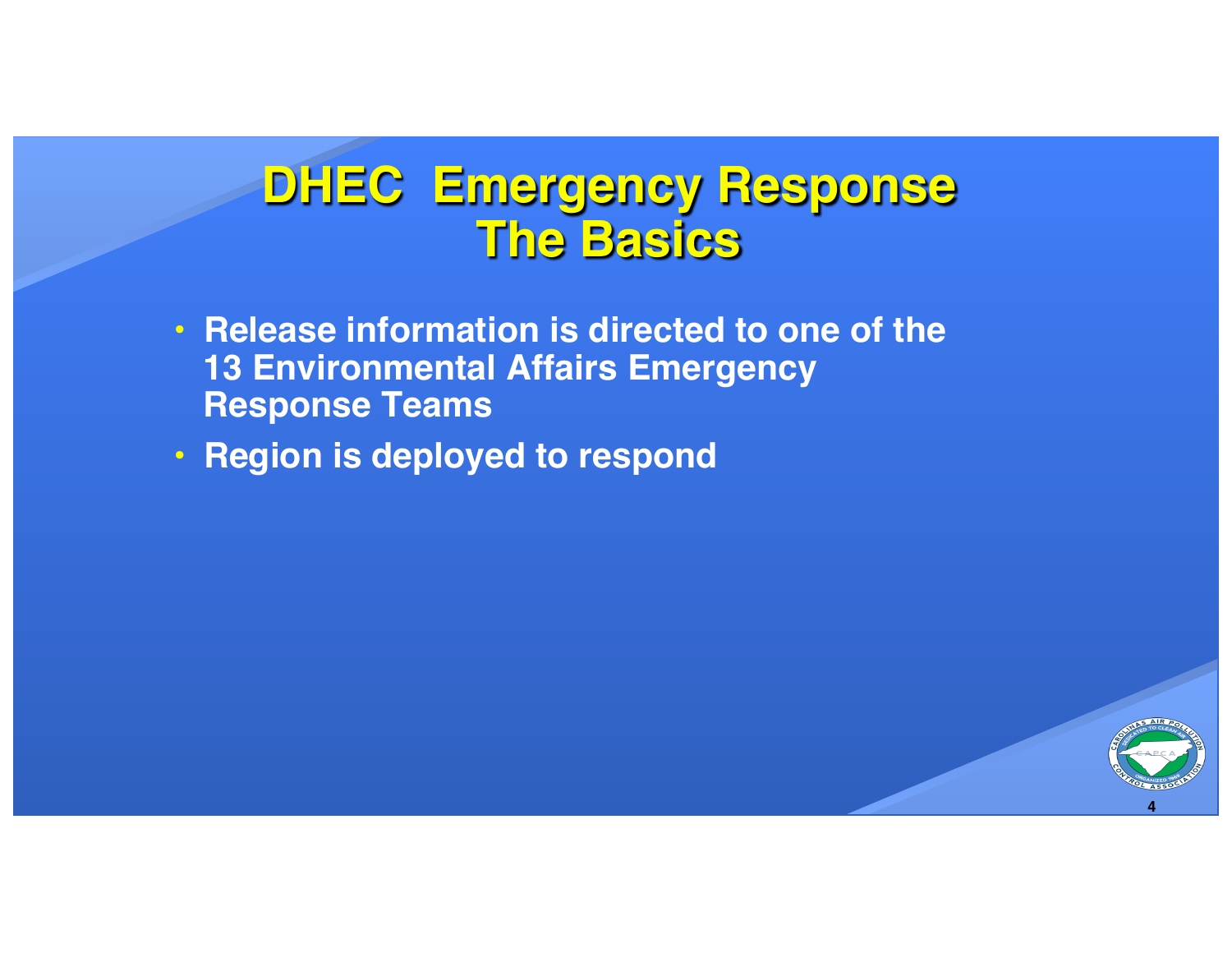# **DHEC Emergency Response The Basics**

- **Coordinate with Incident Commander**
- **DHEC does:**
	- **Provide technical assistance**
	- **Responsible party coordination**
	- **ensure cleanup is done to standards**
- **DHEC does not conduct the cleanup itself**

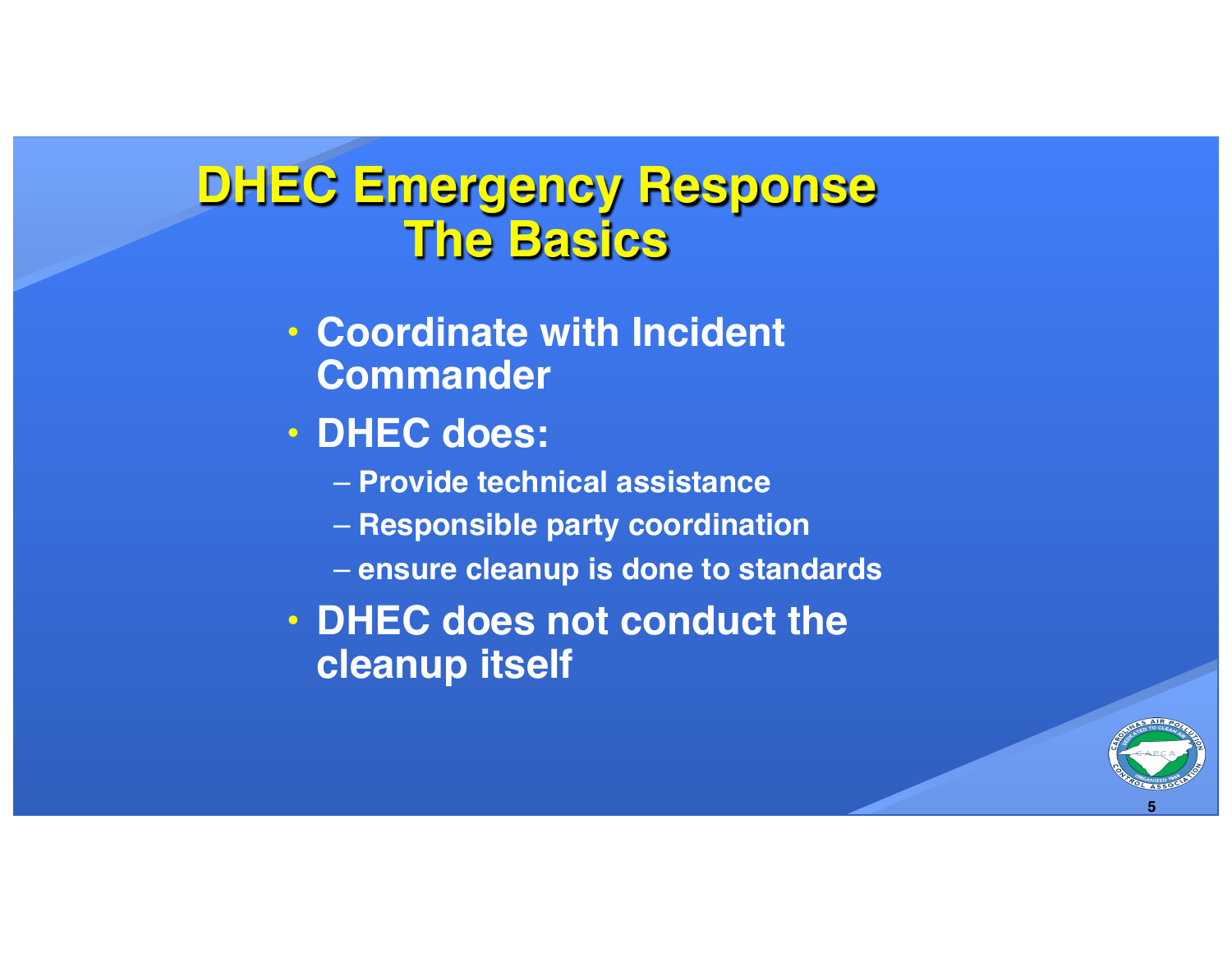### **SC Responds to Incident**

- **Communication is key**
- **Facility reports to National Response Center**
- **NC-SC**
	- **Cross-Border Incident Notifications Guidelines**
	- **Informal notifications**

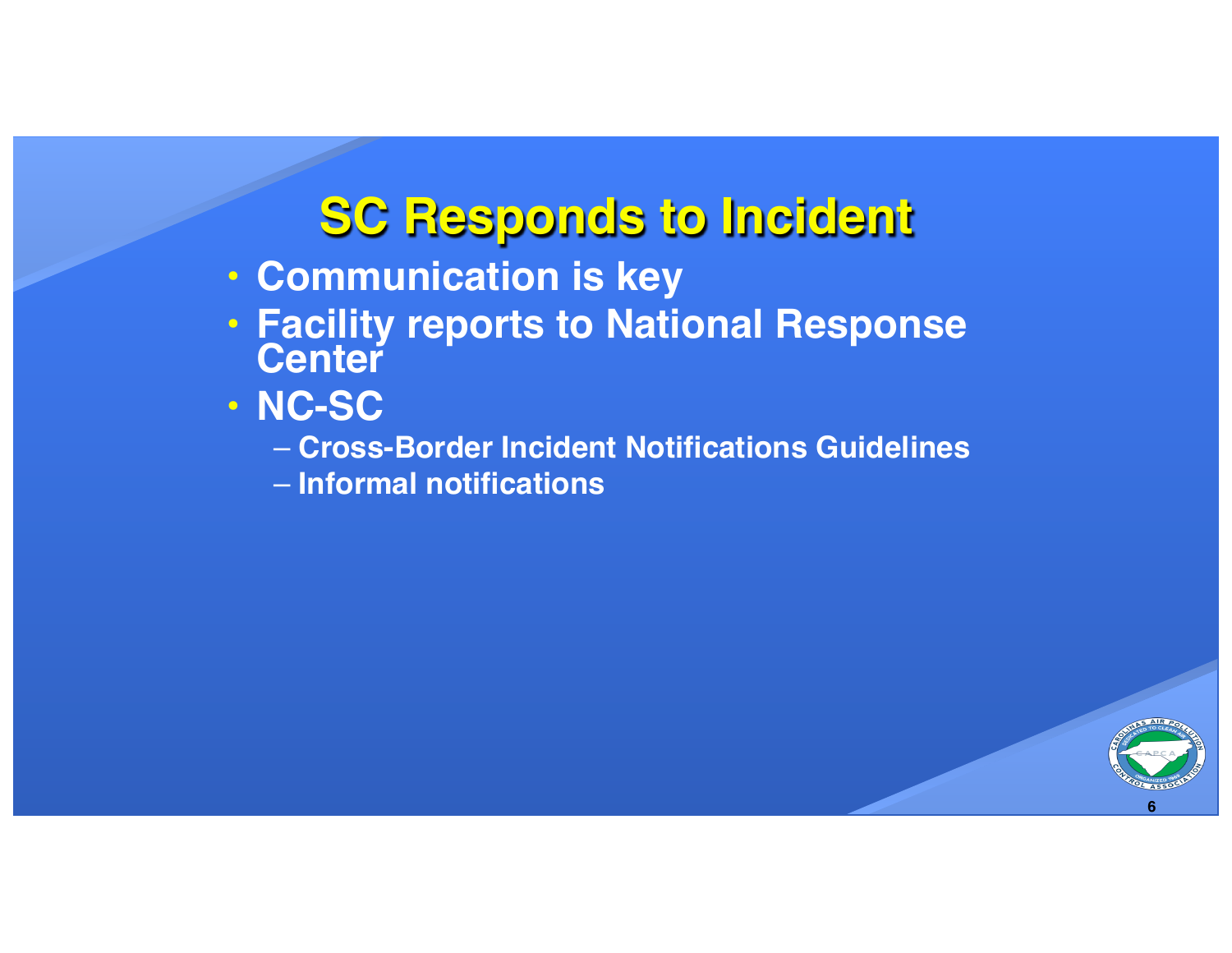# **South Carolina Response: Air**

- **Track the Plume**
	- **Use information provided by facility estimates, NC**
- **Incident Commander**
	- **May ask for Evacuation and Safe Return recommendations**
- **EPA involvement**

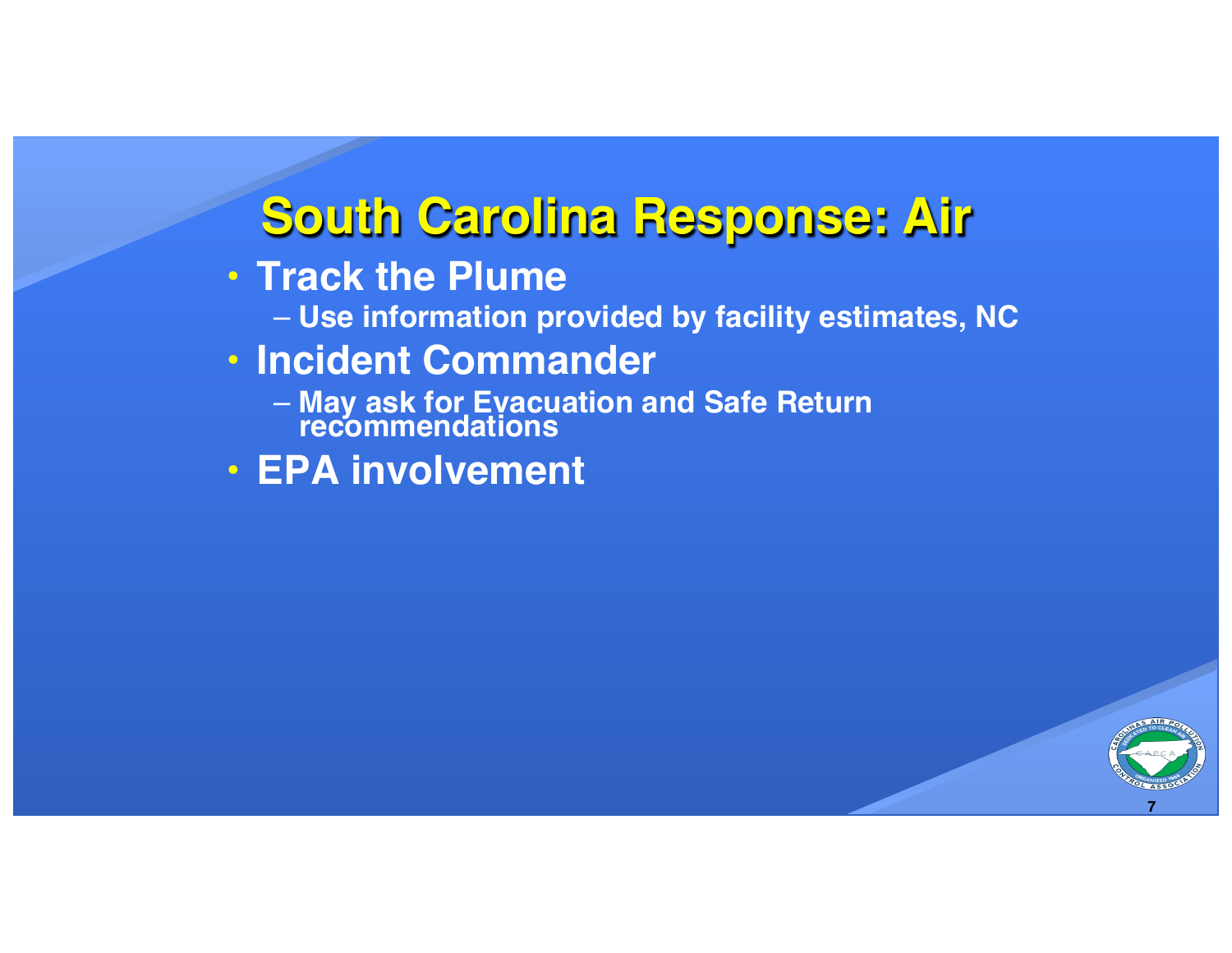### **South Carolina Response: Water**

#### • **Downstream Notifications**

- **Surface water treatment plants**
- **Other users**
- **Permitted natural swimming areas**

#### • **Other Notifications/Actions**

- **Notify Partners (ex- Dept of Natural Resources)**
- **Sample as needed**
- **Post alerts in high recreation areas**
- **Oil spill controls**